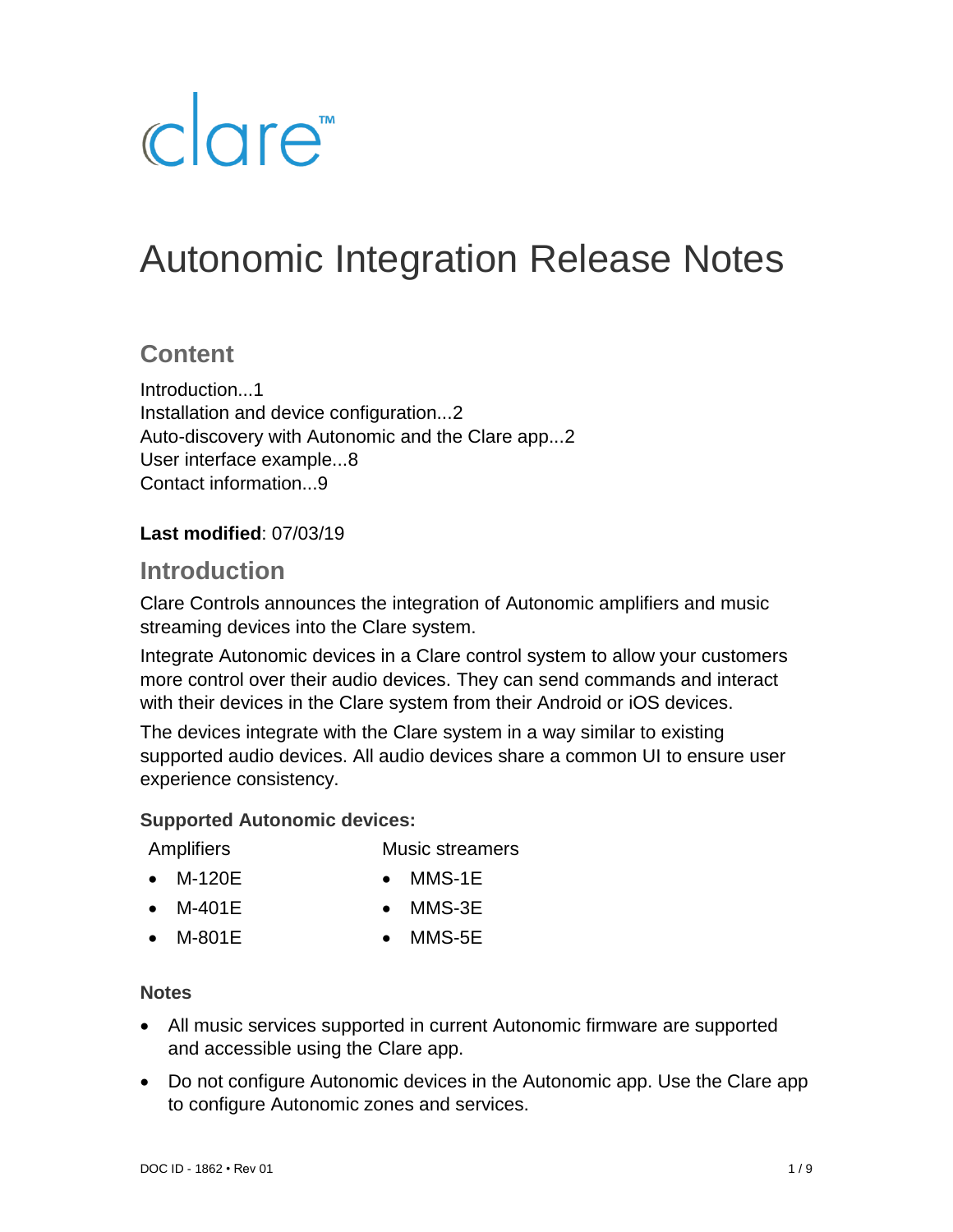## **Installation and device configuration**

The Autonomic devices must be hard wired to the data network using an Ethernet cable, and then configured using the Clare app. Installation and configuration must be done through a professional Autonomic installer/dealer.

## **Auto-discovery with Autonomic and the Clare app**

The Clare app uses Auto-discovery to connect to Autonomic devices. Once the devices are on the network, they are available in the Clare app. The zones must be named, and each desired service configured.

**To auto-discover Autonomic and name the zones with the Clare app:** 

- 1. Launch the Clare app and Autonomic is ready for use.
- 2. Tap the **Devices** icon **the to view available devices.**

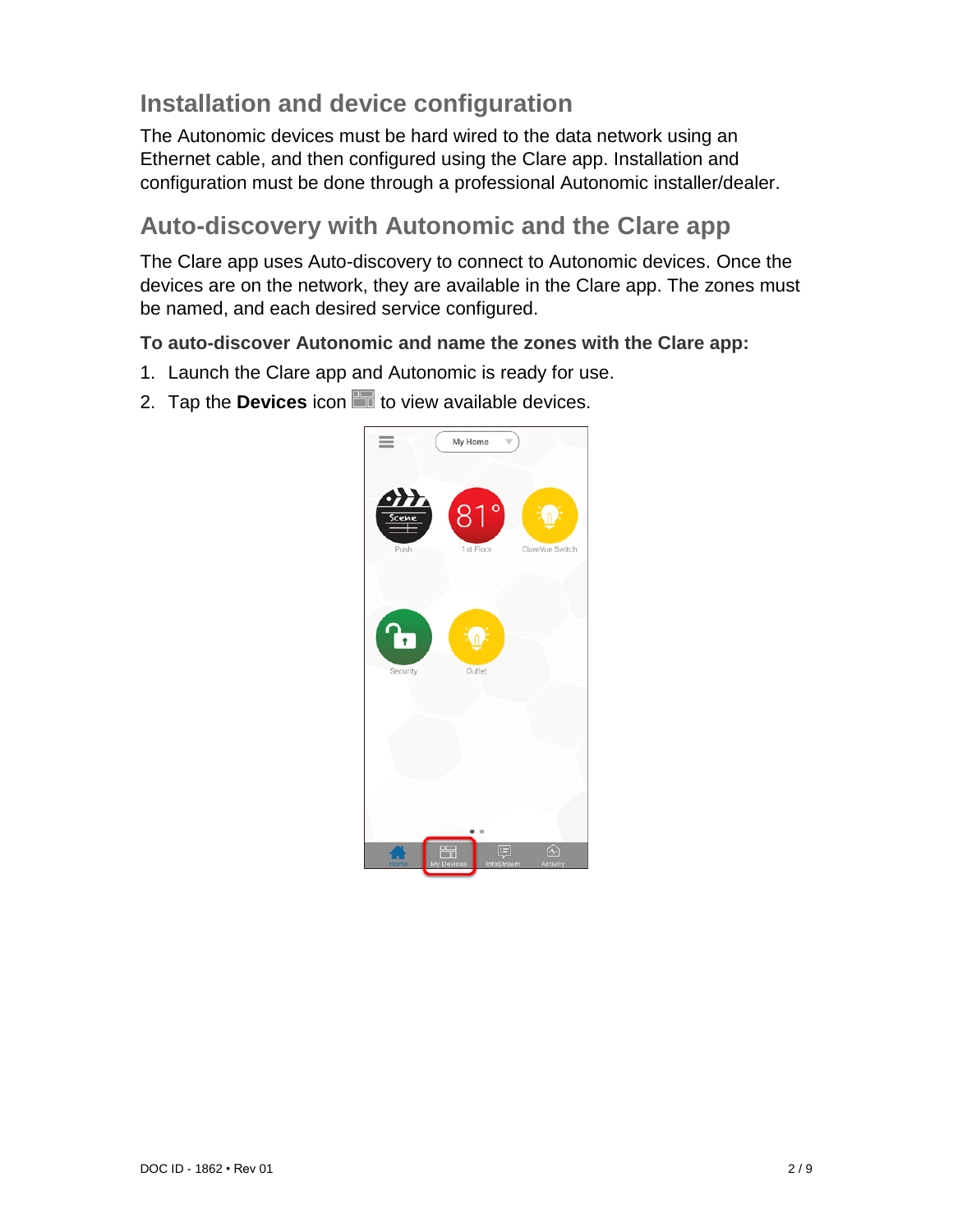### 3. Tap **Music**.

| <b>But</b> My Devices                                     |              |
|-----------------------------------------------------------|--------------|
| <b>Device</b><br>Area                                     |              |
| Access                                                    | $\mathbb{R}$ |
| CCTV                                                      | Þ            |
| Climate                                                   | Þ            |
| Entertainment                                             | Þ            |
| Fireplace                                                 | Þ            |
| Lighting                                                  | Þ            |
| Music                                                     | ь            |
| Scene                                                     | Þ            |
| Security                                                  | Þ            |
| Water                                                     | Ъ            |
| Weather                                                   | þ            |
|                                                           |              |
| $=$<br>InfoStream<br><b>Activity</b><br><b>My Devices</b> |              |

4. The Autonomic speakers display in the list and are functional.

| K    |                   | Music |                     |          |                     |
|------|-------------------|-------|---------------------|----------|---------------------|
|      |                   |       | Add New Device Icon |          |                     |
| ♪    | Zone 5            |       |                     |          | $\bullet$           |
| J)   | Zone 6            |       |                     |          | $\ddot{\textbf{e}}$ |
| J)   | Zone 7            |       |                     |          | Ô                   |
|      |                   |       |                     |          |                     |
|      |                   |       |                     |          |                     |
|      |                   |       |                     |          |                     |
|      |                   |       |                     |          |                     |
|      |                   |       |                     |          |                     |
|      |                   |       |                     |          |                     |
|      |                   |       |                     |          |                     |
|      |                   |       |                     |          |                     |
|      |                   |       |                     |          |                     |
|      |                   |       |                     |          |                     |
|      |                   |       |                     |          |                     |
|      |                   |       |                     |          |                     |
|      |                   |       | E                   | í∿       |                     |
| Home | <b>My Devices</b> |       | InfoStream          | Activity |                     |

5. Tap  $\bullet$  to add the Autonomic device to your space, then tap Home  $\widehat{\mathbb{C}}$ .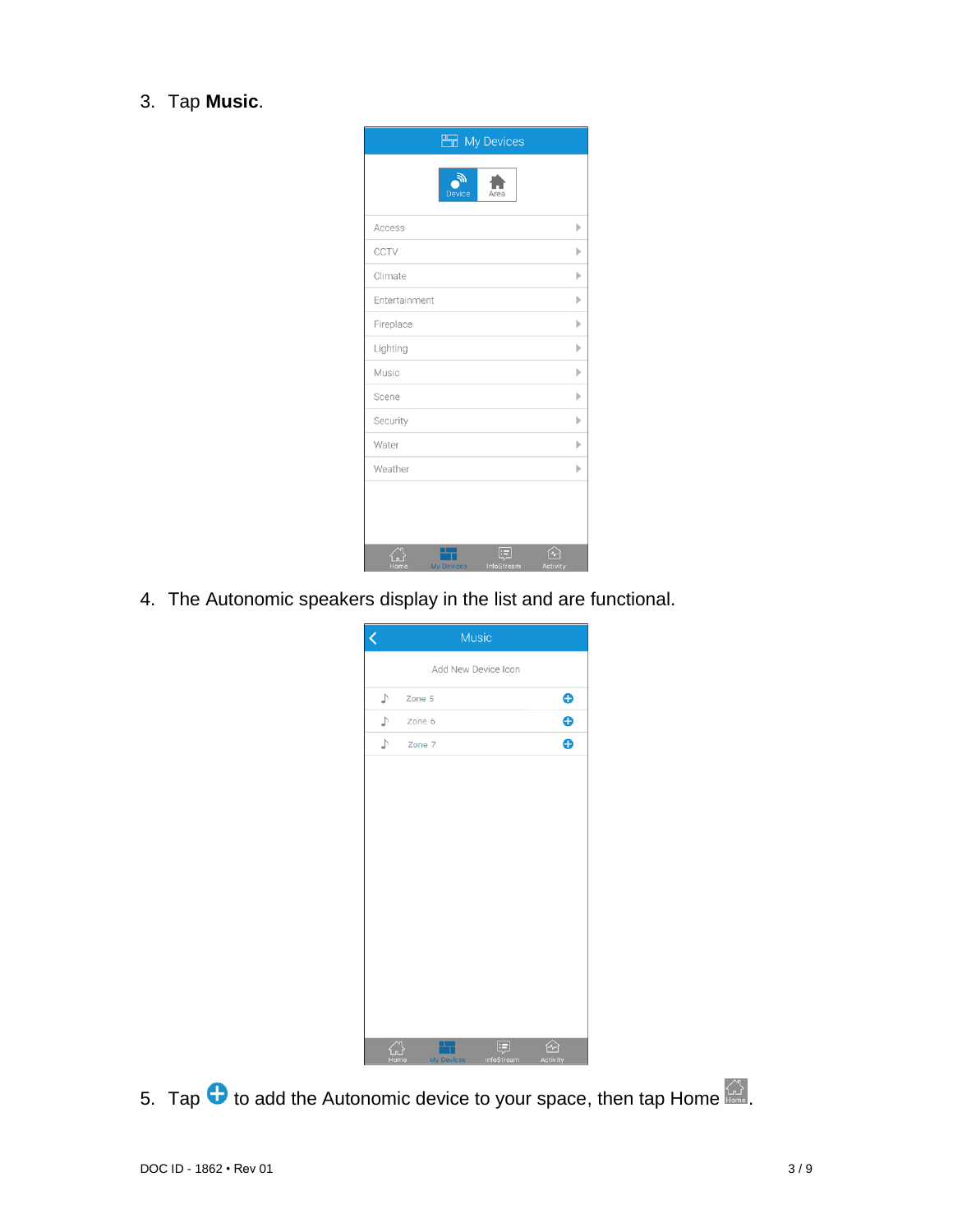6. Tap and hold the desired Autonomic zone until the icon "wiggles", entering Edit mode.



- 7. Tap the **Pencil** cicon.
- 8. Enter the desired name, and then tap **Done**.

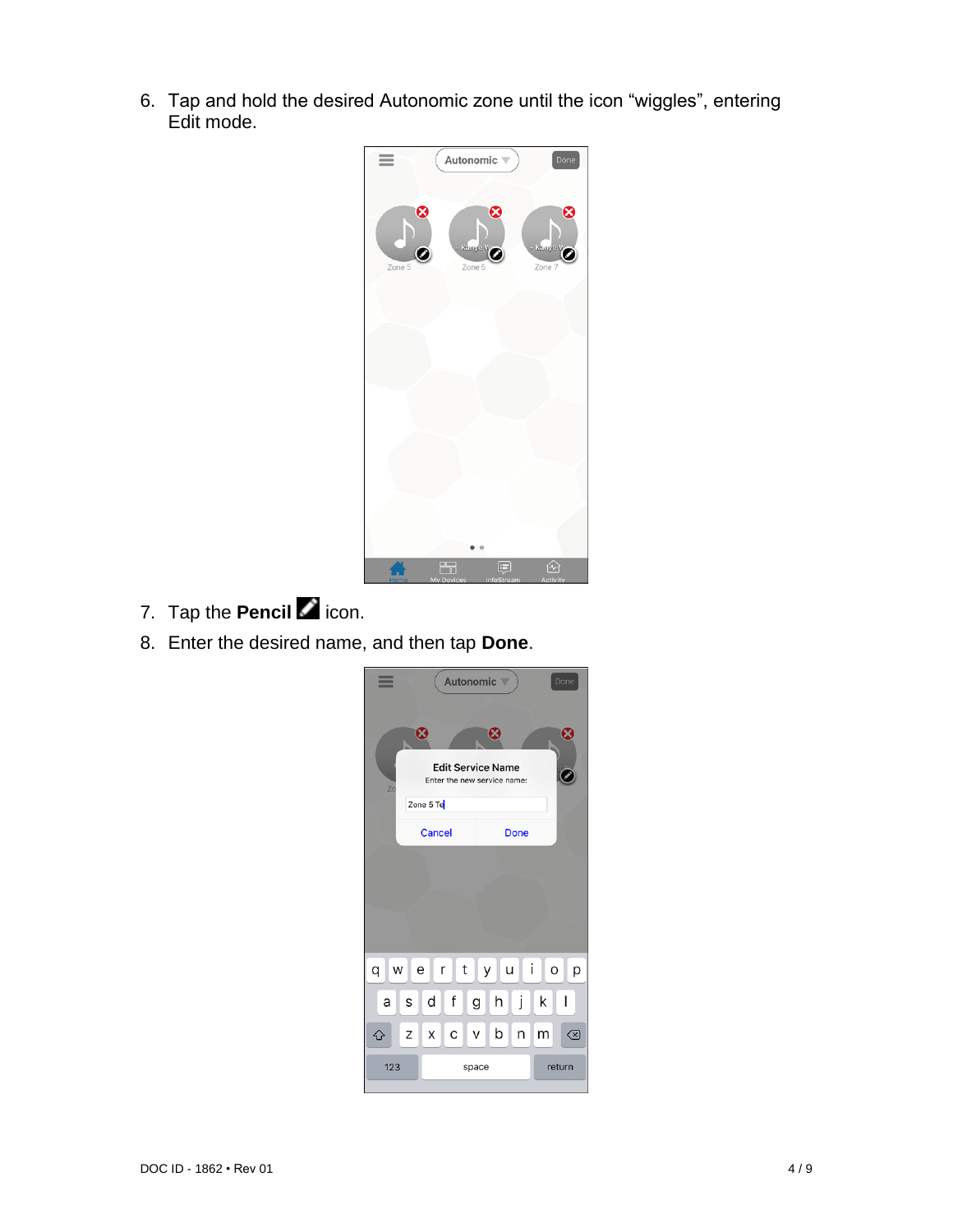The Autonomic zone is renamed.



9. Repeat this for each zone.

**Note:** For each zone not being used, rename it and include the word offline. For example, Zone 6 – Offline. This allows the user to know that this zone is meant to appear as offline and it is not in use.

**To configure services:** 

1. Access the Autonomic music service in the Clare app.

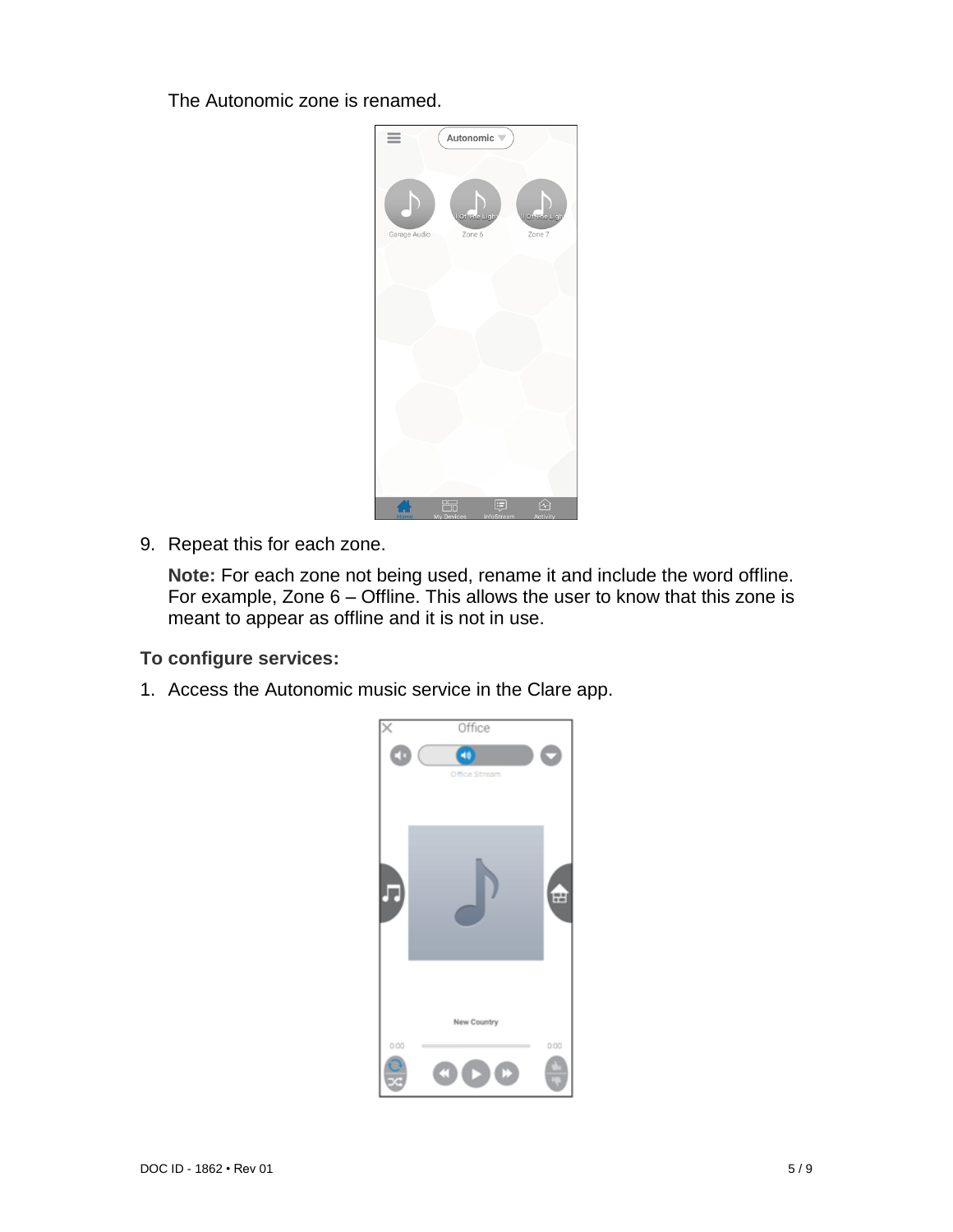2. Tap the **Music note** icon to view available services.

| Л                       |                       |
|-------------------------|-----------------------|
| Services                | <b>Sources</b>        |
| Amazon Music            | ⋟                     |
| Deezer                  | 5                     |
| iHeartRadio             | 5                     |
| Murfie                  | ⋋                     |
| Napster                 | $\mathsf{\mathsf{b}}$ |
| Pandora Internet Radio  | ⋟                     |
| SiriusXM Internet Radio | ⋟                     |
| Slacker Radio           | ⋋                     |
| Spotify                 | $\mathsf{S}$          |
| TIDAL                   | 5                     |
| Tuneln Radio            | 5                     |
| Playlists               | ⋟                     |
| Radio Stations          | 5                     |

3. Tap the desired service.

A pop-up displays when it is not configured in Autonomic.



4. Verify that you are on the network Autonomic is configured, and then tap **Ok**.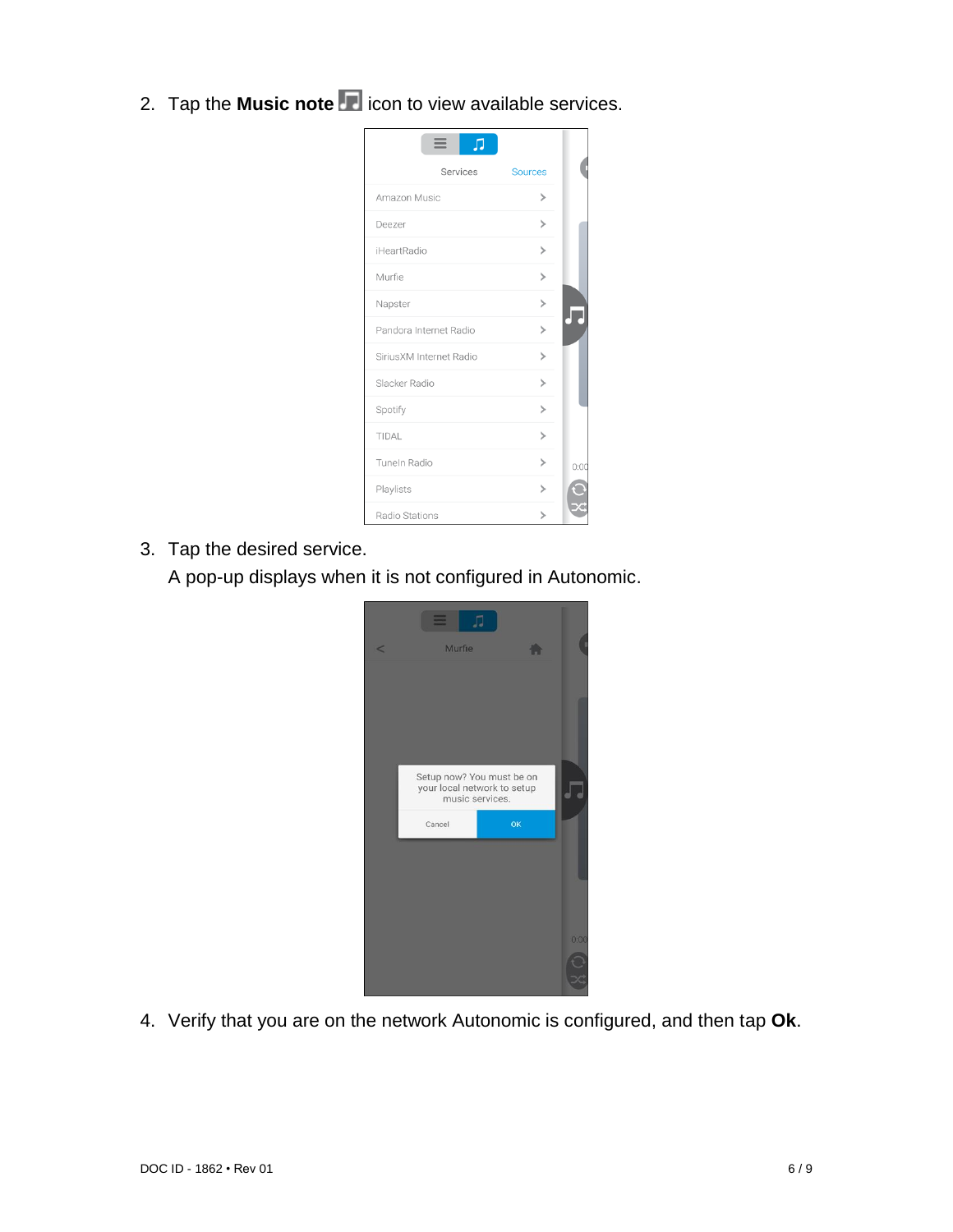5. Tap the **Menu** icon  $\blacksquare$ , and then tap **Content**.

| <b>10.0.1.128/config/Machine.html</b>                   | 同<br>$\ddot{\cdot}$ |
|---------------------------------------------------------|---------------------|
| Mirage Audio System                                     |                     |
| Machine                                                 |                     |
| System                                                  |                     |
| Content                                                 |                     |
| Schedule                                                |                     |
| <b>Control Systems</b>                                  |                     |
| Firmware                                                |                     |
| <b>2</b> Reboot Server                                  |                     |
| <b>Reboot Server</b>                                    |                     |
| <b>A</b> Remote Management                              |                     |
| <b>Dealer Zone Access</b><br>ON                         |                     |
| Company                                                 |                     |
| v6.1.20190206.2<br>@ 2006-2019 Autonomic Controls, Inc. |                     |

6. Scroll to view available services, and then tap the desired service's **Edit** icon.

| Spotify                  | õ۶                     |
|--------------------------|------------------------|
| claresystemtwo           | ⋒                      |
| <b>TIDAL</b>             |                        |
| claresystemone@gmail.com | 面                      |
| ÷ tunein                 |                        |
| claresystemone@gmail.com | 面                      |
| murfie                   |                        |
|                          | Add Account<br>Disable |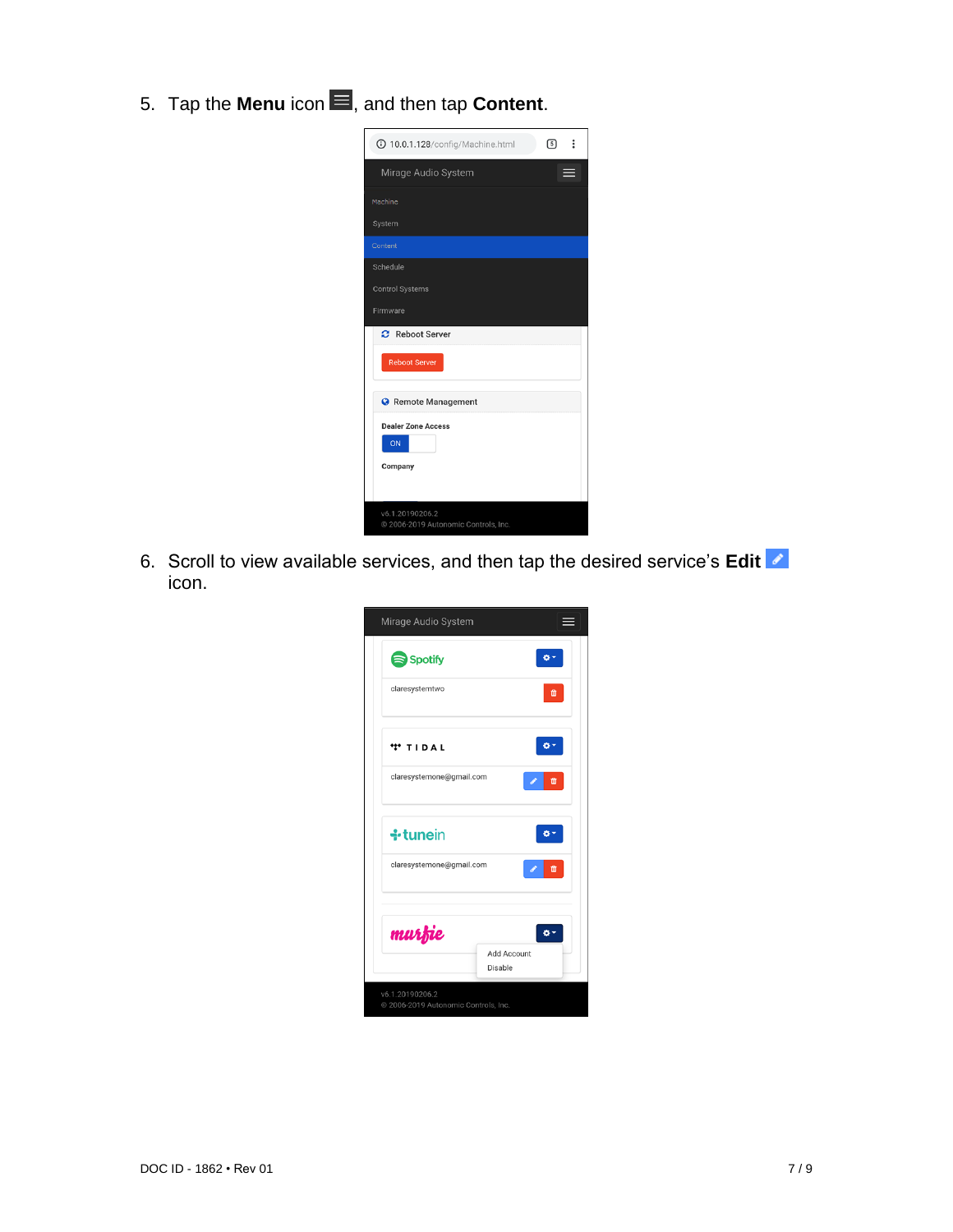7. Enter the service credentials, and then tap **Add**.

| 10.0.1.128/config/Content.html?v=6.<br>÷<br>ច           |
|---------------------------------------------------------|
| Add Account                                             |
| murfie                                                  |
| <b>User</b><br>User                                     |
| <b>Password</b>                                         |
|                                                         |
| Cancel<br>Add                                           |
|                                                         |
| ÷ tunein                                                |
| claresystemone@gmail.com<br>會                           |
|                                                         |
| murfie<br>*                                             |
| v6.1.20190206.2<br>@ 2006-2019 Autonomic Controls, Inc. |

The service is now accessible in the Clare app.

## **User interface example**

The following figures show the Autonomic controls on the ClareHome UI.

**Figure 1: Autonomic user interface**



**Note:** Album artwork is only available when provided by Autonomic.